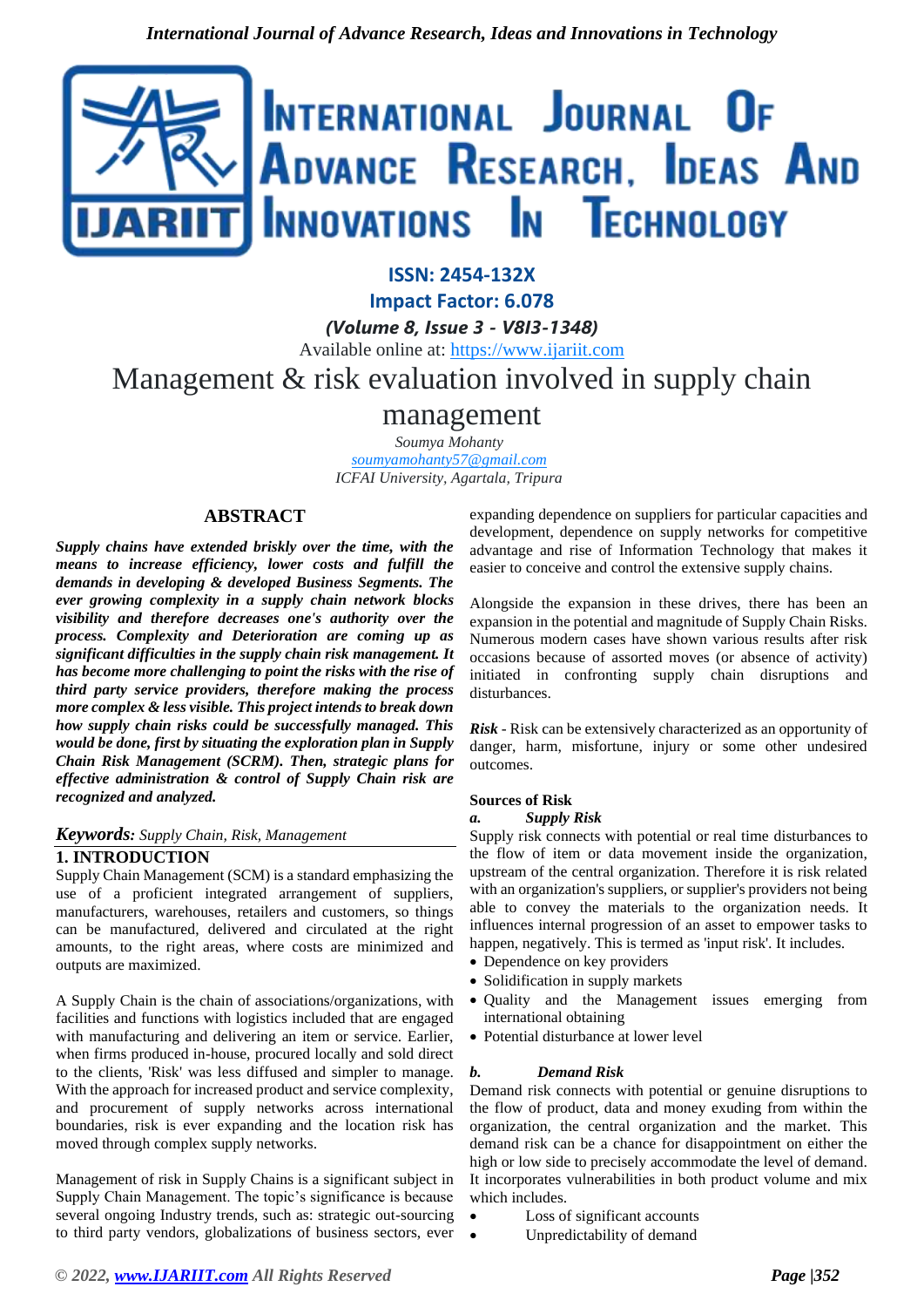# *International Journal of Advance Research, Ideas and Innovations in Technology*

- Centralization of customer base
- Inventive competitors

#### *c.**Process Risk*

Processes are the arrangements of significant value adding and administrative exercises attempted by organizations. Process risk connects disturbances to these processes. It influences a company's ability to produce and supply products/services, which results from the outcomes of a breakdown in a central operation, manufacturing or processing ability. It includes.

- Producing yield variability
- Extensive set-up times and inflexible cycles
- Equipment dependability
- Limited capacity
- Out sourcing major business processes

#### *d. Control Risk*

Controls are the presumptions, rules, frameworks and methods that govern how an organization takes control over the processes. As far as supply chain is considered it might be product order quantities, batch sizes, security stock strategies, etc. It is therefore the risk emerging from the application or misapplication of these principles. It includes.

- Inappropriate principles that mutilate request
- Unclear visibility along the pipeline
- Absence of cooperative preparation and forecasts

# **2. ENVIRONMENTAL RISK**

Environmental risk is the risk related with external factors from the organization's viewpoint; uncontrollable events. It comprises of any uncertainties emerging from the supply chain and environmental interactions. These might be the consequence of mishaps, man-made or natural events. It includes.

- Natural disasters
- War & Terrorism
- Administrative & Regulatory changes
- Strikes & Lockdown

#### *a. Risk Evaluation*

Risk evaluation is utilized to break down the degree of risk related with each hazard. The goal of risk evaluation is to identify which regions and exercises in the supply chain are generally vulnerable to risks. It adjusts the likelihood of dependable supply, balances the probability of demand, effective allocation of resources and the likelihood of success of new product introductions, economic situations and the opportunity cost for alternate decisions.

#### *b. Risk Management*

It is a process of estimating or accessing risk and creating strategies to deal with the risk. Risk management is a wide movement of planning & decision making intended to manage the event of risks or dangers. A risk incorporates unlikely yet high effect disturbance risks, as well as more common unpredictability in demand, internal handling, and supply. Some factors resulting exposure to high risk includes -

- Customer responses
- Competitor responses
- Supplier responses
- Government responses

#### **3. PROBLEM DESCRIPTION**

To acquire cost advantage and market share, various organizations carried out various initiatives like out sourcing manufacturing and product variety. These drives were successful

in a steady environment; however they made supply chain more prone to various risks brought about by uncertain economy, consumer demands and natural/man-made calamities.

In this work, a gripping technique for managing 'Supply Chain Risk' is proposed with help of a stream diagram and a strategy is developed for its Moderation.

#### *a. Problem Identification*

- Acquiring different aspects of risks which has influence on Supply Chain Operations.
- Managing a powerful strategy for overseeing Supply Chain risk.
- To develop a flowchart for Supply Chain Management Risk.
- To develop a system procedure for Supply Chain Risk Relief.

#### **Definition -**

#### **A) Supply Chain Risk Management (SCRM)**

SCRM is seen as "the management of supply chain risk through collaboration among the supply chain partners in order to guarantee productivity and profitability".

These processes can imply the transaction of risk to another party, risk aversion and channel risk sharing. SCM risk evaluations balance the probability of Demand, the probability of reliable supply, the best allotment of resources and the probable outcome of new product introductions, economic situations and the opportunity costs of elective choice ways.

A solid risk analysis could recognize the level of disruption on supply chains. This could be laid out by checking the supply chain execution, for instance the production or financial exhibitions. With a legitimate execution of risk control, for example by means of mitigation procedures, the impact of disruption on processes could be reduced or avoided.

#### *b. Objective*

The primary objective is to investigate the ways in which Supply Chain risks can be successfully managed. This is done by positioning the agenda in Supply Chain Risk management (SCRM). Then, techniques for effective administration of supply chain are recognized and examined. In the framework displayed above, we can classify the Objective into two sub-classes -

#### **Objective I: Recognizing the Supply Chain Risk Management Agenda**

Recognizing the ongoing agenda in this field is significant. The investigation of different definitions, for both terminology and processes engaged with this area, assists with explaining future scope. To accomplish this goal, these two questions are raised as follows:

**Q1:** *What risks should be considered in supply chain operations?*

**Q2:** *How does a risk event affects the supply chain operations?*

#### **Objective II: Identification of Effective Management in Supply Chain Risk.**

This objective centers on finding how supply chain risk can be actually managed. To accomplish this goal, an examination of chosen approaches and strategies should be conducted to investigate their ability and vigor in sustaining supply chain activities. Thus, to accomplish the above objective, the following three issues are raised:

**Q3:** *How can we analyze supply chain performance from a risk management point of view?*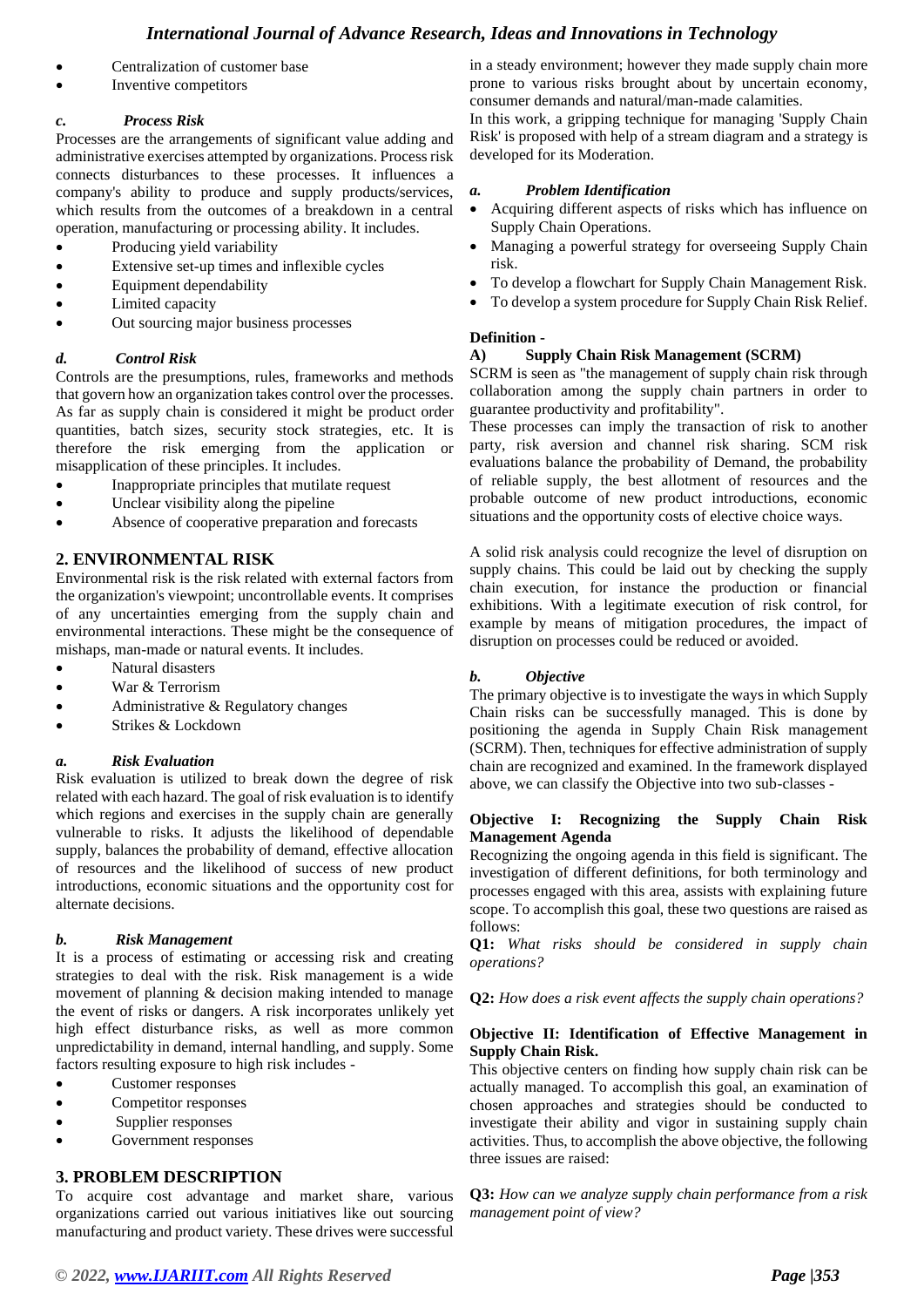**Q4:** *What kind of mitigation policies should be used for managing risk in supply chains?*

**Q5:** *What modeling techniques and approaches are possible in this area?*

# **4. PROPOSED METHODOLOGY**

Supply Chain Management Process can be mainly grouped into two parts:

- Risk Analysis
- **Risk Control**

Risk Analysis manages Identification, Approximation and Evaluation of risks, while Risk Control manages Relief and Monitoring of Risks.

Risk management process is comprised of two principal components; Supply Chain risk analysis & Supply Chain Risk control.

## *a. Risk Identification*

A vital part of supply chain risk management is recognition/identification. Recognition/Identification includes making a rundown of potential occasions that could harm any aspect of Supply Chain's performance. Risk Identification lets a company/organization to take precautions and necessary steps before any misfortunes happen.

#### *b. Risk Assessment & Evaluation*

Supply Chain Risk Assessment provides with the knowledge of where the more serious risks might exist to focus on available resources for risk relief.

Risk Assessment is commonly comprised of two measures: Likelihood and Impact. Likelihood estimates the chances that the occasion will happen.

Effect measures the outcomes on the Company/ organization assuming that the occasion happens.

#### *c. Risk Monitoring & Relief*

When areas of risks have been recognized, the organization needs to plan their internal and external environment. This assists them with anticipating when mishaps are turning out to be more probable.

It is critical to monitor indicators that would show up earlier in a risky occasion or better even before it happens by demonstrating a happening probability.

If an arrangement to relieve or prevent a risk has been executed, monitoring can verify whether the corresponding measurements give no indications of the mishap happening.

Five functional methodologies for managing disruptions are:

**i. Stockpile Inventory** - Hold stock that can be utilized to fill customer request regardless of whether supply is intruded.

**ii. Diversify Supply** – Procure an item from numerous merchants/providers with the goal that an issue at one seller/merchant doesn't influence the whole Stockpile.

**iii. Reinforcement/Backup Supply** - Have a crisis provider (or coordinated factors supplier) that isn't typically utilized however that can be enacted in case of a Stockpile issue.

**iv. Manage Demand** – Influence Demand to more readily match the genuine inventory by, for instance, adjusting costs or offering incentives to urge Customers to buy items that are less supply‐constrained.

**v. Strengthen Inventory network** - Work with suppliers to diminish the frequency of supply issues.

# *d. Supply Chain Operation Reference (SCOR) Model*

Supply Chain Operation Reference (SCOR) Model gives a well crafted framework that links execution measurements, processes, duties and individuals into a single structure. The framework upholds communication between supply chain partners and upgrades the effectiveness of supply chain management, tech, and related supply chain improvement exercises.

SCOR depends on Five Core Administration Process:

## *SCOR Cycle*

**i. PLAN** - Processes that balances total demand and supply to foster a game-plan which best meets obtaining, creation and conveyance necessities

**ii. SOURCE** - Processes that acquire labor and products to fulfill arranged or genuine need.

**iii. MAKE** - Processes that product item to a completed state to satisfy arranged or real need.

**iv. DELIVER** - Processes that give finished products to satisfy demand, normally including order management, transportation management and distribution.

**v. RETURN** - Processes related with returning or receiving returned items under any circumstance.

#### *Advantages of taking on the SCOR model*

- Fast assessment of Supply Chain performance
- Clear recognizable proof performance gaps
- Efficient supply chain network redesign and optimization
- Upgraded operational control from standard core processes
- Streamlined administration reporting and hierarchical structure
- Arrangement of supply chain team abilities with vital targets
- Detailed approach for launching new products/businesses
- Methodical supply chain mergers that catch projected funds

# **5. CONCLUSION**

The motive behind working with this project was to create awareness among the businesses that neglect the risks involved in the supply chain that increase their misfortunes.

Effects of these risks and their occurrences can be limited or even nullified.

The **SCOR Model** can play a significant part in pursuing the overall objective of a real cooperative interaction inside and between organizations, targeting maximum performances with reduced risks.

# **6. REFERENCES**

[1] Carter C.R, Rogers D.S (2008). A framework of sustainable supply chain management: moving toward new theory. International Journal of Physical Distribution and Logistics Management 38(5), 360-387.